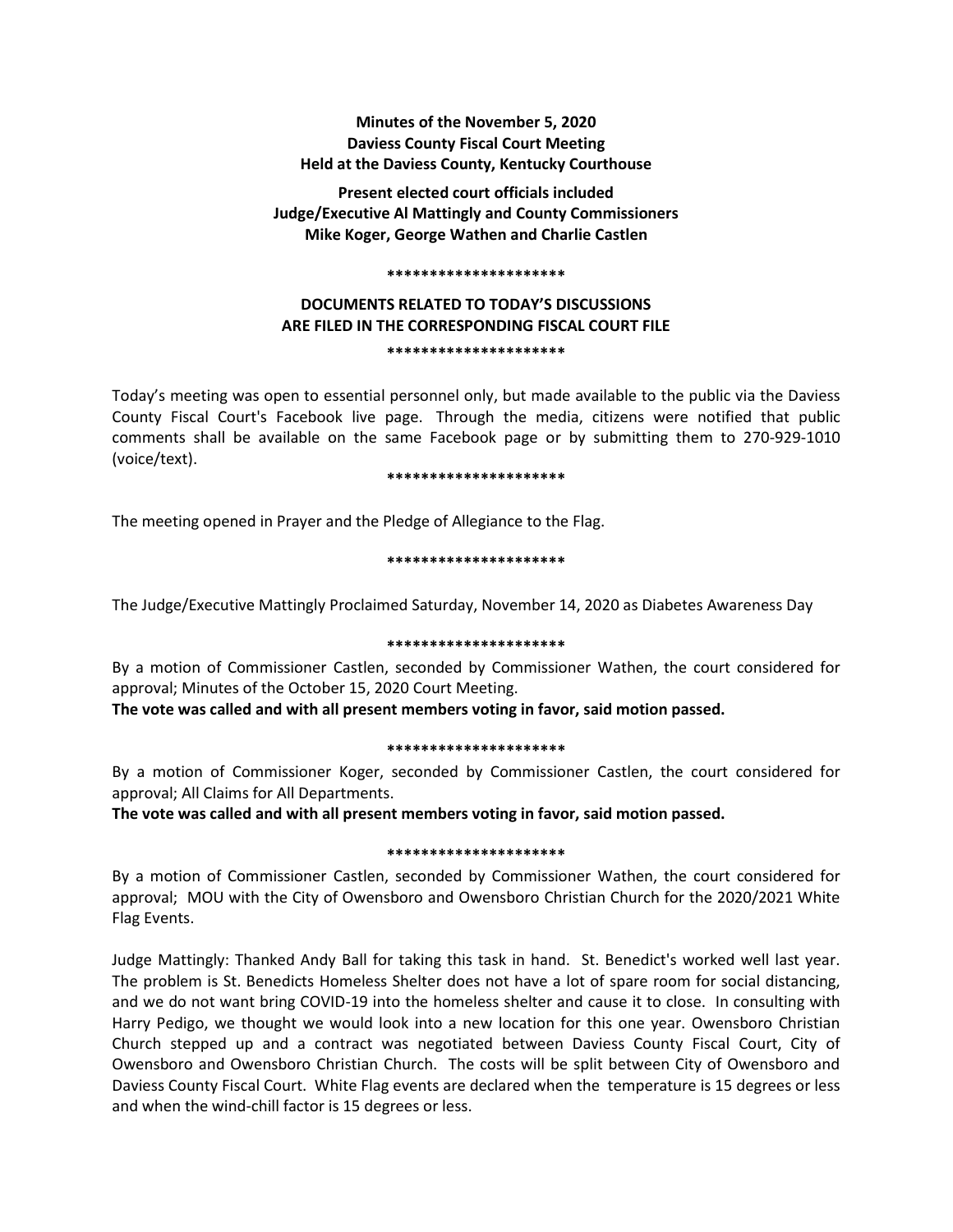Charlie Castlen thanked Owensboro Christian Church and St. Benedict's for their assistance.

Judge Mattingly expressed his appreciation of Andy Ball, Director of EMA, for his work on this task.

# **The vote was called and with all present members voting in favor, said motion passed.**

## **\*\*\*\*\*\*\*\*\*\*\*\*\*\*\*\*\*\*\*\***

By a motion of Commissioner Koger, seconded by Commissioner Wathen, the court considered for approval; MOA between the Commonwealth of Kentucky, Department for Local Government, and Daviess County Fiscal Court for the Horse Fork Creek Park Accessible Playground.

Jordon Johnson: This is the \$75,000 matched grant for the inclusive Accessible Playground to be installed at Horse Fork Creek Park. We are pending a Federal Travel Review that is estimated to be completed when the offices open January 2021, at which point we can begin the bidding process. I have reviewed this document, it is in order and recommend approval.

Judge Mattingly: A Playground for All is a playground for all abilities to play. This is the last phase of Horse Fork Creek Park renovation. When the new restrooms are in place the renovation will be completed. On a day to day basis this is one of the most used parks we have.

## **The vote was called and with all present members voting in favor, said motion passed.**

### **\*\*\*\*\*\*\*\*\*\*\*\*\*\*\*\*\*\*\*\*\***

By a motion of Commissioner Koger, seconded by Commissioner Castlen, the court considered for approval; Kentucky Emergency Management Assistance Program Non-Supplanting Certification Grant Funds.

Judge Mattingly: This is an agreement with Kentucky Emergency Management Assist program and the Military, that says the federal funds we get to assist our EMA will not be used to supplant or replace funds that we normally use; these funds are in addition too.

## **The vote was called and with all present members voting in favor, said motion passed.**

### **\*\*\*\*\*\*\*\*\*\*\*\*\*\*\*\*\*\*\*\*\***

By a motion of Commissioner Castlen, seconded by Commissioner Wathen, the court considered for approval; MOA Between Commonwealth of Kentucky, Military Affairs Division of Emergency Management and EMA regarding 2020 EMA Funds.

Judge Mattingly: There are approximately three million dollars in funds that are available through Military Affairs to assist various emergency management organizations. This agreement is saying we will use in the right manner.

**The vote was called and with all present members voting in favor, said motion passed.**

**\*\*\*\*\*\*\*\*\*\*\*\*\*\*\*\*\*\*\*\*\***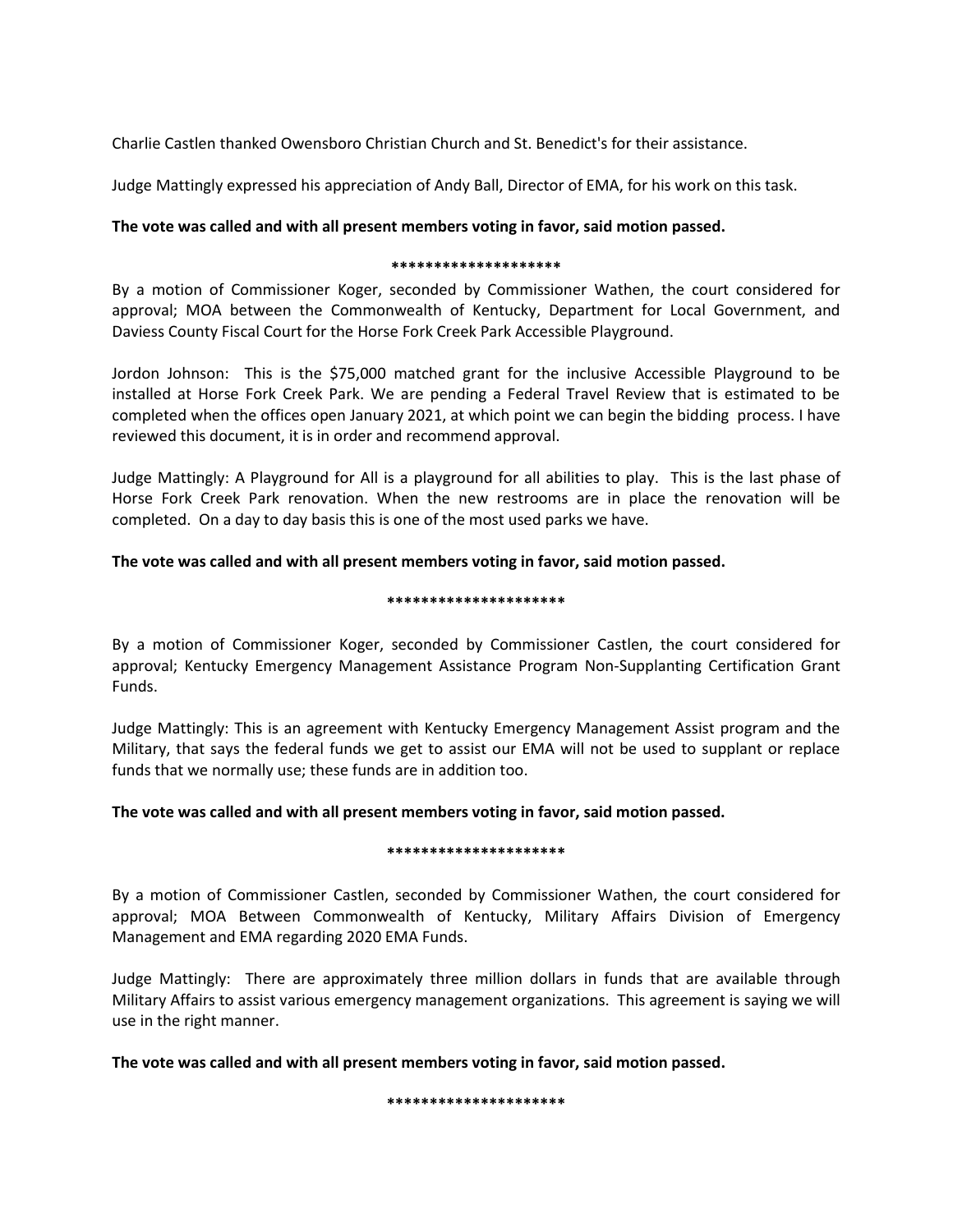By a motion of Commissioner Wathen, seconded by Commissioner Castlen, the court considered for approval; Award the Following:

RFQ 12-2020: Five (5) Sets of Turnout Gear (Fire Rescue) RFQ 13-2020: Emergency Lighting for Rescue Units (Fire Rescue) RFQ 14-2020: Trailer Floor Repair (Transfer Station) RFQ 15-2020: EOC A/V Equipment Relocation (EMA) Bid No. 43-2020: One (1) New Class A Fire Engine (Fire Rescue-Moseleyville) Bid No. 45-2020: County Courthouse Renovation (Fiscal Court) Bid No. 46-2020: East Transfer Station Building (Transfer Station)

Jordan Johnson:

RFQ 12-2020: Five (5) Sets of Turnout Gear (Fire Rescue) We received 3 responsive quotes ranging from \$13,525 to \$15,165 and recommend the lowest quote from Fire Department Service and Supply for \$13,525. These are budgeted replacements to meet national standards, there are no exceptions and recommend approval.

RFQ 13-2020: Emergency Lighting for Rescue Units (Fire Rescue) for the two new rescue vehicles for the Daviess County Fire Department, these are from Bid 27-2020. We received three quotes ranging from \$14,291.72 - \$24,649.16 recommend pursuing lowest quote submitted by Impco Inc. for \$14,291.72. This a budgeted project and recommend approval.

RFQ 14-2020: Trailer Floor Repair (Transfer Station) Remove and replace slats for a walking floor trailer at the Grimes Avenue Transfer Station. This quote is to remove and replace floor slats and replace bearings and start blocks for unit #180, which is a 2017 East unloader walking floor trailer for the Grimes Avenue Transfer Station. We received 2 quotes ranging from \$15,884.01 - \$18,504.22. I recommend pursuing the lowest quote submitted by Magnum Welding Inc. for \$18,884.01. This is budgeted maintenance, there are no exceptions and I recommend approval.

RFQ 15-2020: EOC A/V Equipment Relocation (EMA) this quote is to relocate the audio video equipment from the old location of the emergency operations center, currently in the courthouse basement to the new Schertzinger Building facility. This is part of the departmental relocation to accommodate Real ID. We received two quotes ranging from \$10,378 - \$18,882.04 and recommend pursuing the lowest bid submitted by Custom Audio and Video for \$10,378.

Bid No. 43-2020: One (1) New Class A Fire Engine (Fire Rescue-Moseleyville) We received two bids ranging from a net \$284,791.70 - \$296,459. We have offered a 1997 American Pumper housed at Moseleyville, trade in consideration to offset the total purchase price, we recommend awarding to the lowest and best evaluated bid by High Tech Rescue, for the 2021 Custom Pumper in the amount of \$284, 791.70. It should be noted that Fiscal Court will contribute \$200,000. towards this purchase, with the balance to be paid by the respective volunteer fire station. Delivery is estimated within one year, this is a budgeted replacement, there are no exceptions and recommend approval. Commissioner Castlen asked if this was the same outfit we bought our last volunteer fire truck. Judge Mattingly replied Yes.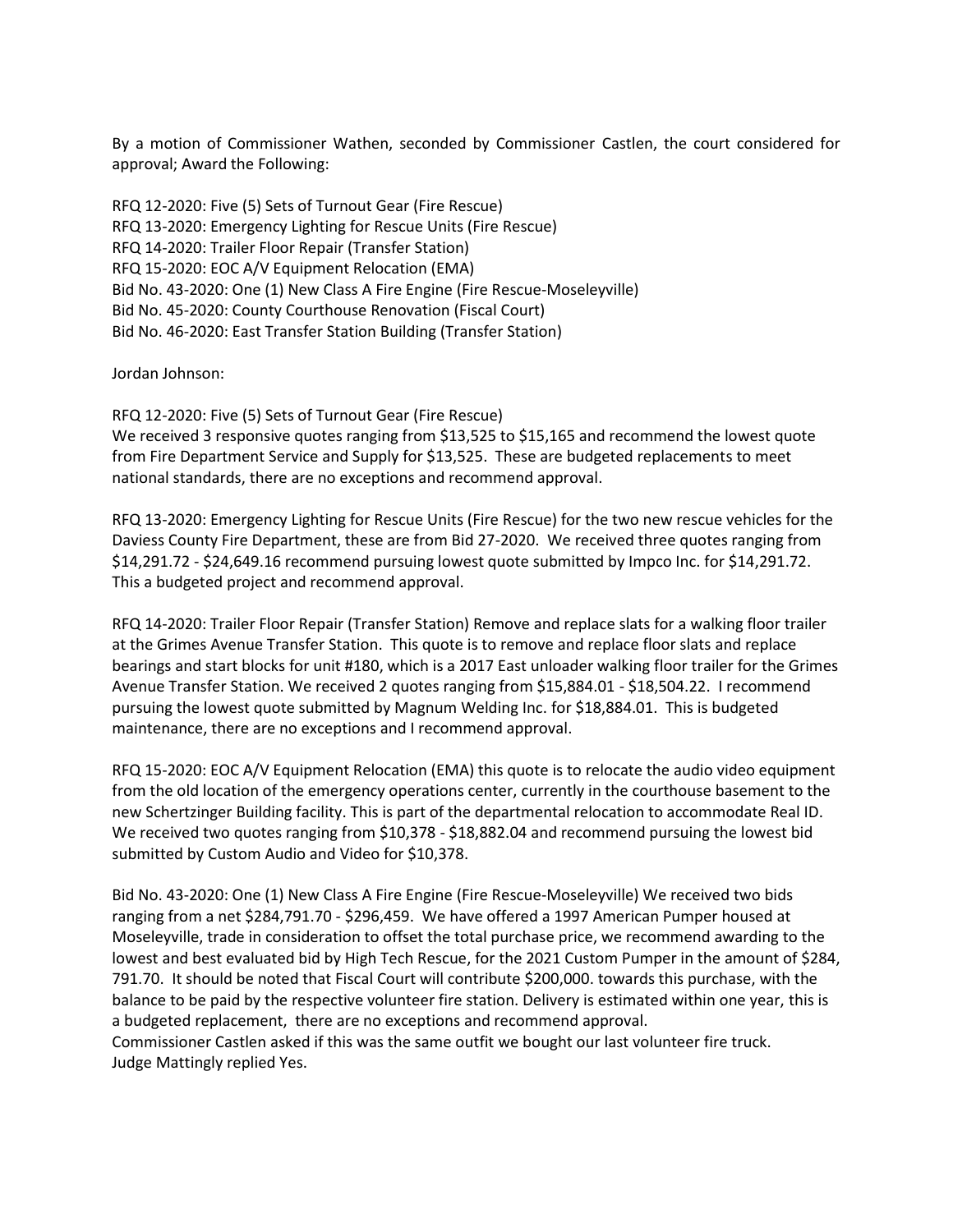Bid No. 45-2020: County Courthouse Renovation (Fiscal Court) This bid is for the Fiscal Court Courtroom, fiscal court office hallway and EMA's current space that will house the coroner's office and auditor's area. We received four bids ranging from \$52,900 - \$81,000. Recommend award to the lowest and best evaluated bid to Lanham Brothers, for \$52,900. This was a budgeted project, there are no exceptions and recommend approval.

This bid will include the re-orientation of the courtroom to accommodate ADA space, media space. It will be mostly paint and carpet through all other areas. All benches will be re-upholstered. One bench will be cut in half to accommodate a space for wheelchairs.

Judge Mattingly stated last year and earlier this year, there were several full courtrooms and it was hard to place those who needed ADA assistance, it was hard to place those safely in the courtroom.

46-2020: East Transfer Station Building (Transfer Station) This is for construction of a scale house building to replace the mobile home at the East Transfer Station on Floral Road. We received four bids ranging from 66,000 - 95,700. Recommend award to the lowest ad best evaluated bid to Envision Contractors for \$66,00.00. This was a budgeted project, there are no exceptions and I recommend approval.

Commissioner Castlen asked how to determine the difference between a request for quote and a bid. Jordan Johnson responded by stating that is governed by our administrative code if the ultimate awarded cost is between \$10,000 and \$19,999 we issue a RFQ, bring before the court, the court will make the decision; anything over \$20,000 is a bid.

Judge Mattingly stated on occasion we have received bids that were less than \$20,000 due to quotes range.

Treasurer Jim Hendrix stated we quote over \$1,000 up to \$10,000 but those do not have to come to court.

**The vote was called and with all present members voting in favor, said motion passed.**

**\*\*\*\*\*\*\*\*\*\*\*\*\*\*\*\*\*\*\*\*\***

Judge Al Mattingly paused for a moment to explain how the public can comment on public comments.

## **\*\*\*\*\*\*\*\*\*\*\*\*\*\*\*\*\*\*\*\*\***

By a motion of Commissioner Castlen, seconded by Commissioner Koger, the court considered for approval; Hire the following Seasonal Interns:

Engineering Department: Road Department: Dylan Payne eff. 11/30/2020 Garrett Snyder eff. 12/7/2020 Jayden Bickett eff. 12/14/2020

JR Goetz eff. 12/07/2020 Nathan Lanham eff. 12/14/2020

**The vote was called and with all present members voting in favor, said motion passed.**